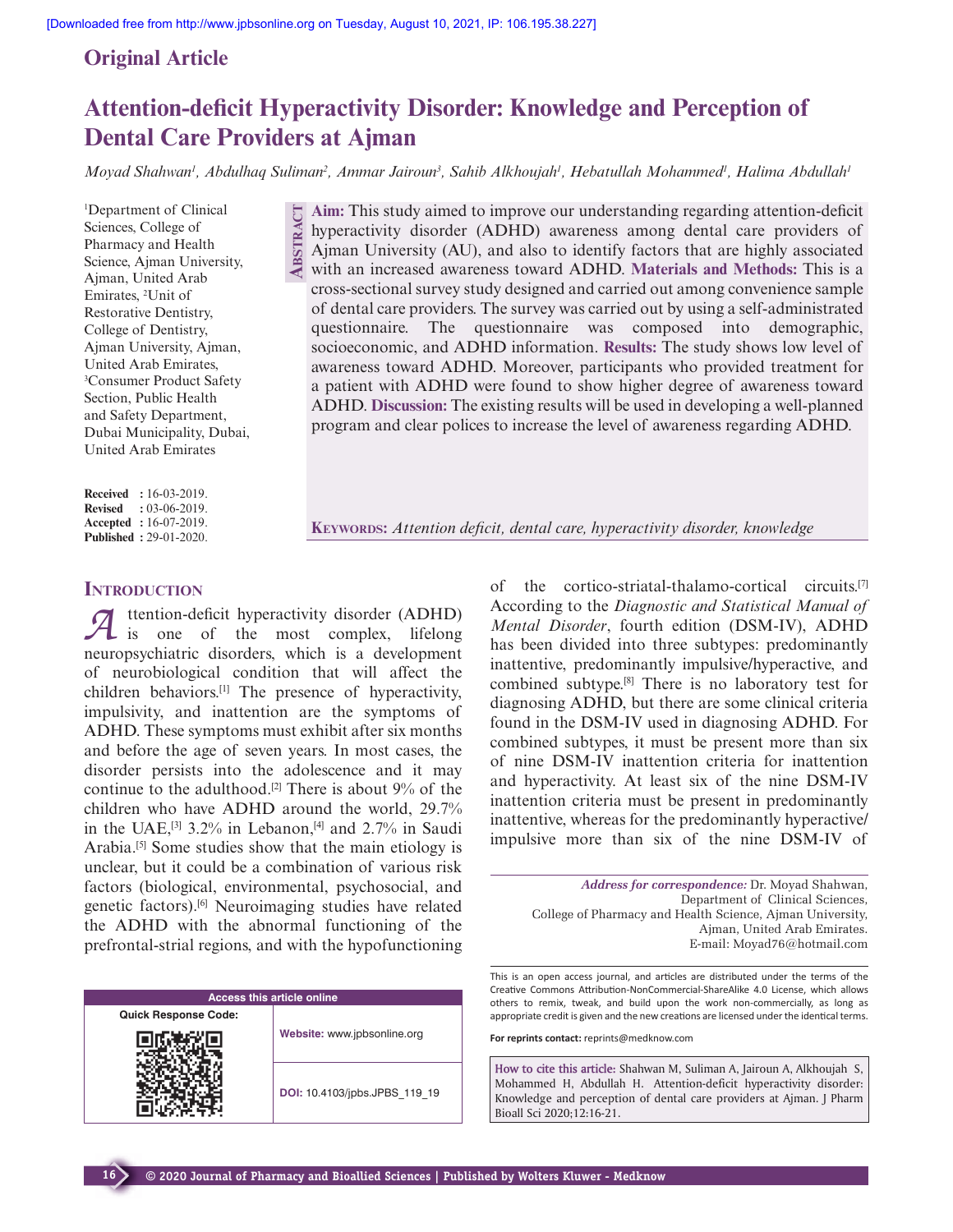hyperactivity/impulsivity must be present. So, at the end diagnosing of ADHD depends on multiple observation in two setting (such as school and home).[9] There is no cure for ADHD, but there is management and treatment that can reduce symptoms that include medications, psychosocial treatment (behavioral therapy), or combination, which seems that it is the most effective one. Long- and short-acting psychostimulant is the most commonly medication prescribed for patients with ADHD, and those who cannot respond to the stimulant or have side effects, it can use the adjunctive or alternative treatment.[10] Sugar-free diet, chamomile, multivitamins therapy, and ginseng are the alternative treatment.[11] Behavioral therapy is used for managing ADHD, which involve the teachers and parents to participate in changing social and physical environment, which will alter the behavior.<sup>[12]</sup>

Some patients with ADHD had higher decayed, missing or filled teeth (DMFT) scores than others.<sup>[13]</sup> They had also xerostomia, which is an adverse effect of methylphenidate, but other study did not show any adverse effect of methylphenidate on salivary flow rate.[14] Some studies showed that the unstimulated saliva production in patients with ADHD is same as controls, whereas other study found that all children with ADHD have low unstimulated salivary flow rate.[15] Children with ADHD have trouble in learning and carrying out many of the motor skills,[16] which affects their everyday activities such as toothbrushing.

Patients with ADHD cannot stay focused in dental treatment, so because of that dental management is one of the most challenging aspects in treating them. Pediatrician and oral health-care provider are always the best that can control ADHD during treatment.<sup>[17]</sup> The most effective behavioral technique is "tellshow-do" because it controls the behavior of patients with ADHD.

The aim of this study was to assess the level of knowledge of dental care provider toward ADHD.

#### **MATERIALS AND METHODS**

#### **Study design**

This study was a cross-sectional, questionnaire-based survey, conducted between March and May 2018, and carried out among convenience sample of dental care providers from AU.

#### **Data collection**

Self-administered questionnaire was used as a tool to collect the data from the participants, where the questionnaire was modified from the study carried out in Saudi Arabia by Abeer *et al*. [18] to evaluate the knowledge and perception of dental care providers toward ADHD. The questionnaire consisted of two sections: demographic, and ADHD information.

#### **Statistical methods**

The data were analyzed using Statistical Package for the Social Sciences software (Statistical Package for the Social Sciences (SPSS), IBM Corporation, version 23). Qualitative variables were summarized using frequencies and percentages. Graphical representations were provided for all relevant variables. The chi-squared and Fischer's exact tests were used to compare differences in proportions of qualitative variables. Awareness score was created to measure the awareness of the participants toward the ADHD. The score was defined as the number of questions for which the answers were correct. This score ranged from 0 to 3. In this study, we consider a participant to be aware toward ADHD if he answers correctly at least two of the three awareness questions. A value of  $P < 0.05$ was chosen as the criteria to make decisions regarding statistical significance.

# **RESULTS**

#### **Descriptive statistics**

*Demographic and socioeconomic characteristics*: A total of 137 subjects participated in the study and completed

| Table 1: Frequency table for demographic and                             |               |  |
|--------------------------------------------------------------------------|---------------|--|
| socioeconomic characteristics<br>Demographic and socioeconomic variables | Frequency (%) |  |
| Gender                                                                   |               |  |
| Male                                                                     | 33(24.1)      |  |
| Female                                                                   | 104 (75.9)    |  |
| Marital status                                                           |               |  |
| Single                                                                   | 117 (85.4)    |  |
| Married                                                                  | 20(14.6)      |  |
| Having children                                                          |               |  |
| Yes                                                                      | 16(11.7)      |  |
| No                                                                       | 121 (88.3)    |  |
| Academic degree                                                          |               |  |
| Undergraduate student                                                    | 81 (59.1)     |  |
| Bachelor's degree                                                        | 49 (35.8)     |  |
| Postgraduate                                                             | 7(5.1)        |  |
| Medical profession                                                       |               |  |
| Student                                                                  | 89 (89)       |  |
| <b>Interns</b>                                                           | 26(19.0)      |  |
| General practitioner                                                     | 22 (16.1)     |  |
| Years of experience                                                      |               |  |
| $1-3$ years                                                              | 120 (87.6)    |  |
| More than 3 years                                                        | 17(12.4)      |  |
| Have you ever provided treatment for a patient with ADHD                 |               |  |
| Yes                                                                      | 23(16.8)      |  |
| No                                                                       | 114 (83.2)    |  |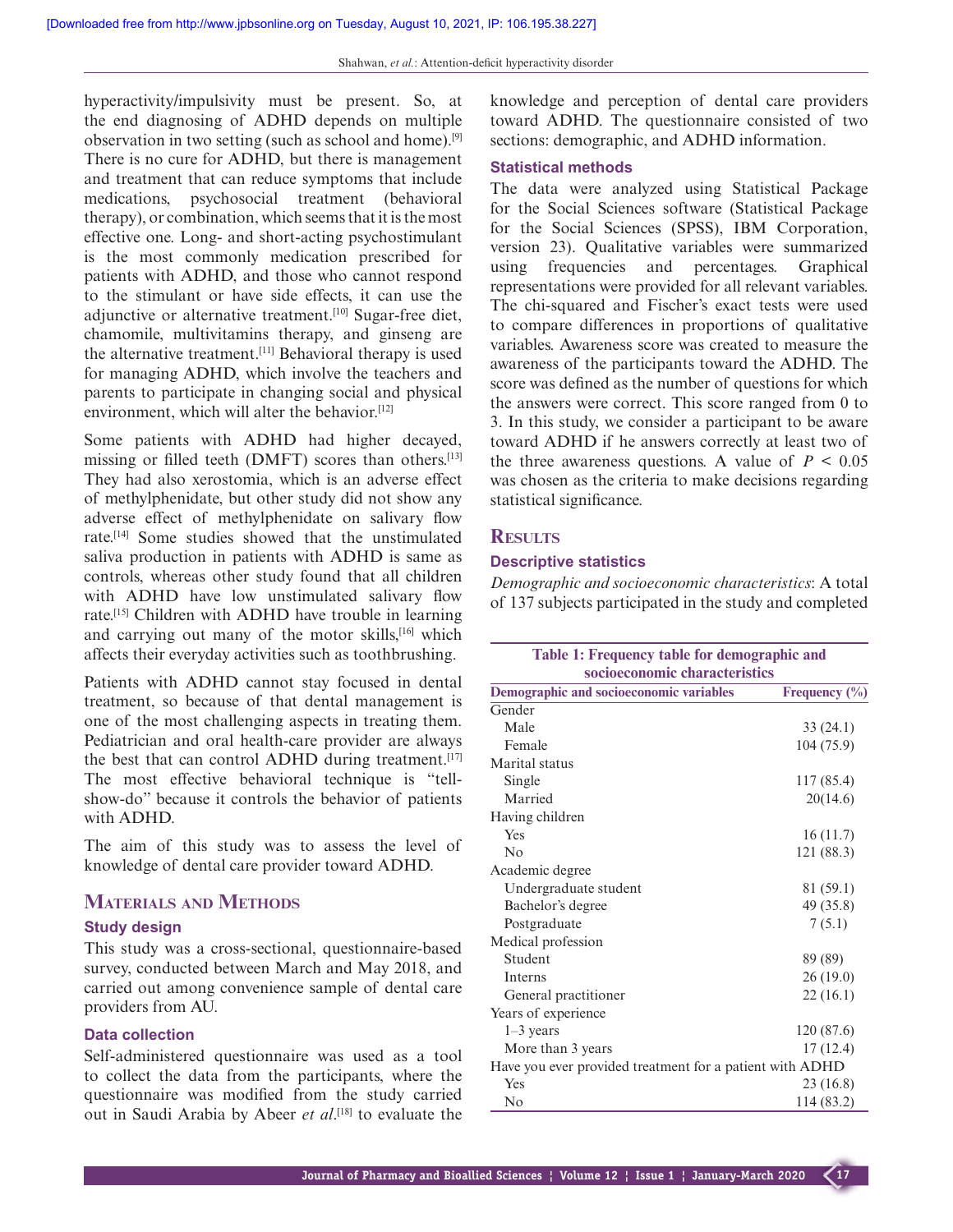Shahwan, *et al.*: Attention-deficit hyperactivity disorder



**Figure 1:** Graphs for demographic and socioeconomic characteristics

the whole questionnaire. Among these participants, 24.1% (*n* = 33) were male and 75.9% were female. The majority of the study participants were single 85.4% and the remaining 14.6% (20) were married. The vast majority (88.3% [121]) of the participants were not having children. Regarding the academic degree, 59.1% were undergraduate student, 35.8% had Bachelor's degree, and 5.1% were post-graduate. The majority  $(87.6\%$  [120]) of the participants had 1–3 years of experience. Over 80% of participants did not provide treatment for patients with ADHD. For more details, see Table 1 and Figure 1.

*Safety knowledge and awareness regarding the ADHD*: This study investigated the awareness regarding ADHD by looking at both individual questions in the questionnaire and also by using the derived awareness score as defined in the "Materials and Methods"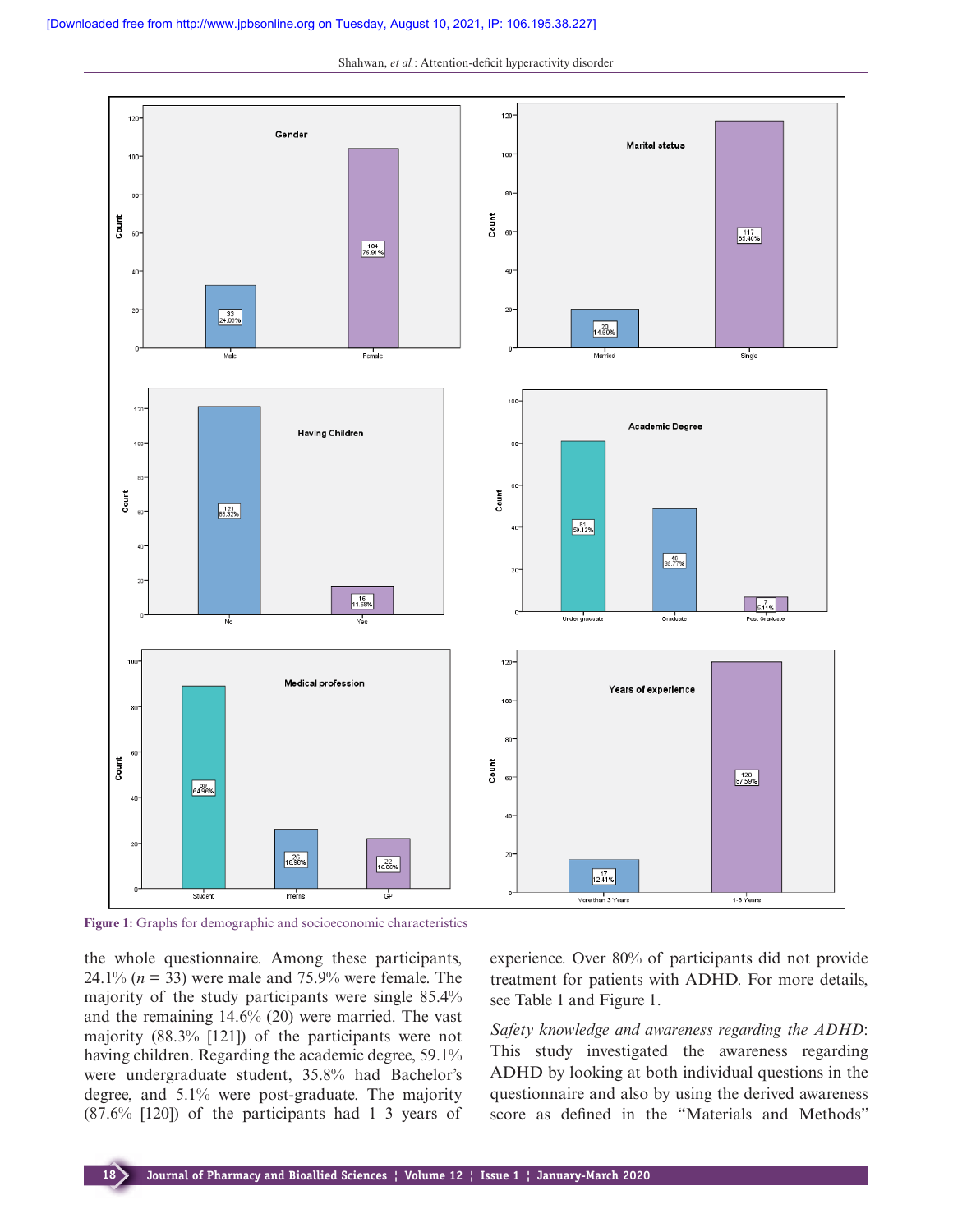| Table 2: Frequency table for knowledge and awareness |                   |  |  |  |
|------------------------------------------------------|-------------------|--|--|--|
| items                                                |                   |  |  |  |
| <b>Knowledge and awareness items</b>                 | Frequency $(\% )$ |  |  |  |
| Did you receive the proper education to              |                   |  |  |  |
| effectively treat individuals with ADHD              |                   |  |  |  |
| <b>Yes</b>                                           | 35(25.5)          |  |  |  |
| $\overline{N}_{0}$                                   | 102(74.5)         |  |  |  |
| Did you receive the proper training for treating     |                   |  |  |  |
| patient with ADHD                                    |                   |  |  |  |
| Yes                                                  | 20(14.6)          |  |  |  |
| No                                                   | 117(85.4)         |  |  |  |
| Would you like to provide dental care to             |                   |  |  |  |
| individuals with ADHD as a part of your              |                   |  |  |  |
| dental practice                                      |                   |  |  |  |
| Yes                                                  | 120 (87.6)        |  |  |  |
| No                                                   | 17(12.4)          |  |  |  |

section. The section shows descriptive statistics for individual items for awareness regarding ADHD items.

In general, a relatively low proportion of participants showed awareness regarding ADHD. When the participants asked if they provide dental care to individuals with ADHD as a part of their dental practice, the vast majority (87.6%) of the participants responded positively; however, they completely missed two questions. Table 2 shows the percentage of correct answers to each of the individual awareness questions.

#### **Statistical inference**

*Awareness by demographic and socioeconomic factors*: Participants have a relatively low level of awareness regarding ADHD. More specifically, only 25.5% of the participants were aware regarding ADHD. The distribution of the scores (total number of correct answers) is given in Figure 2.

Table 3 shows the distribution of the awareness toward ADHD by demographic and socioeconomic status. The table also provides the *P*-values for the estimates. There was an effect shown of providing treatment for a patient with ADHD on the ADHD awareness score ( $P = 0.031$ ). Those who provided treatment for a patient with ADHD were more likely to be aware toward ADHD compared to those who did not provide treatment. On the other hand, no significant association was reported in awareness score with regard to gender, marital status, having children, academic degree, medical profession, and years of experience. For more details, comparing the two scores according to demographic and socioeconomic factors, see Table 3.

## **DISCUSSION**

Globally, ADHD represents a major health concern as most people with ADHD do not present significant and recognizable symptoms. It is thought that two-thirds



**Figure 2:** Histogram of attention-deficit hyperactivity disorder awareness score (Note: The values in the *x*-axis should be read as the number of correct answers among the three questions asked)

| Table 3: Attention-deficit hyperactivity disorder awareness |  |  |
|-------------------------------------------------------------|--|--|
| score by demographic and socioeconomic variables            |  |  |

| <b>Demographic and socioeconomic</b>   | $\circ$<br><b>Proportional of</b>         |         |
|----------------------------------------|-------------------------------------------|---------|
| variables                              | <b>awareness</b><br><b>ADHD</b> awareness |         |
|                                        |                                           |         |
|                                        | <b>Estimate</b>                           | P value |
| Gender                                 |                                           |         |
| Male                                   | 21.2%                                     | 0.512   |
| Female                                 | 26.9%                                     |         |
| Marital status                         |                                           |         |
| Single                                 | 26.5%                                     | 0.538   |
| Married                                | 20.0%                                     |         |
| Having children                        |                                           |         |
| Yes                                    | 31.3%                                     | 0.578   |
| No                                     | 24.8%                                     |         |
| Academic degree                        |                                           |         |
| Undergraduate                          | 22.2%                                     | 0.325   |
| Bachelor's degree                      | 32.7%                                     |         |
| Postgraduate                           | 14.3%                                     |         |
| Medical profession                     |                                           |         |
| Student                                | 23.6%                                     | 0.498   |
| <b>Interns</b>                         | 34.6%                                     |         |
| GP                                     | 22.7%                                     |         |
| Years of experience                    |                                           |         |
| $1-3$ years                            | 25.8%                                     | 0.839   |
| More than 3 years                      | 23.5%                                     |         |
| Providing treatment for a patient with |                                           |         |
| <b>ADHD</b>                            |                                           |         |
| Yes                                    | 43.5%                                     | 0.031   |
| No                                     | 21.9%                                     |         |

Significant value, A value of *P* < 0.05.

 $GP = General$  practitioners

of children who have ADHD and do not receive medical intervention continue to be symptomatic into their adolescence and beyond.<sup>[19]</sup> Therefore, in this study, we aimed to support the establishment of an optimal training program for ADHD diagnosis and management by assessing ADHD knowledge and awareness among dental care providers. Our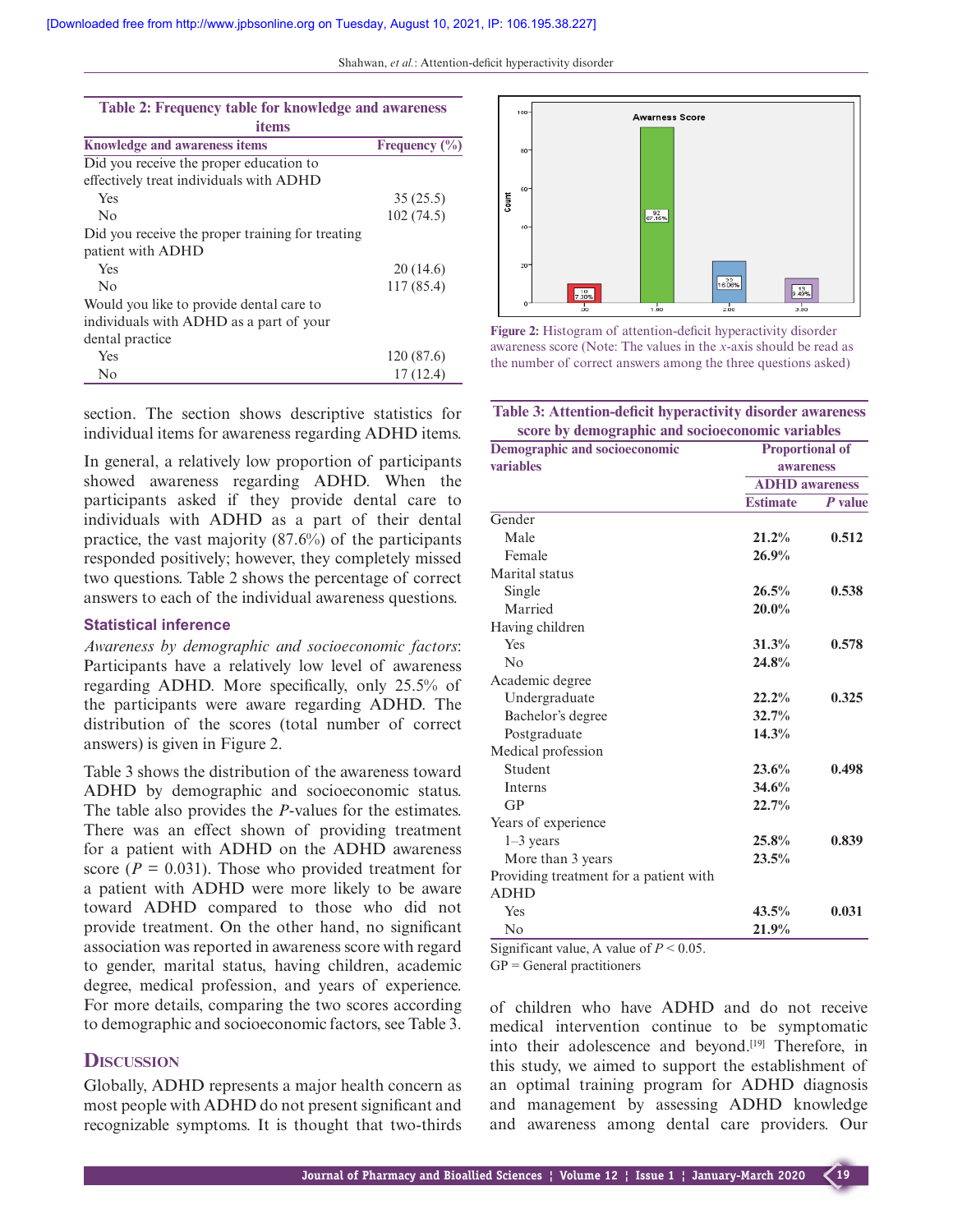results show that there is poor overall awareness of ADHD, whereby merely 25.5% of the participants showed good ADHD awareness. This is in agreement with prior studies reporting poor ADHD knowledge among general practitioners, underlining that there is significant space for improvement globally regarding knowledge of the disorder.<sup>[20,21]</sup> It should be noted that in our study, only 14.6% and 25.5% of participants reported having received appropriate training for the treatment and management, respectively, of patients with ADHD. Consequences of this include delays in referral and intervention, leading to an increased likelihood of adverse psychosocial and educational effects for the child and their family,[22] such as decreased vocational or academic performance, drug abuse, and involvement with the justice system.[23]

A previous study showed that 3409 pediatricians and family physicians reported a lack of ADHD knowledge, and thus referred their patients with ADHD to specialists.<sup>[24]</sup> In Turkey,<sup>[25]</sup> a study reported that while 102 (65.3%) of surveyed residents correctly answered questions evaluating their ADHD knowledge, 123 indicated that they were unable to diagnose ADHD, and 127 considered their ADHD knowledge to be insufficient, most likely because their medical education had not adequately addressed the disorder.[26,27] Hence, in order to pinpoint the areas requiring educational intervention, there is a need for further information regarding dental care providers' perceptions and knowledge of ADHD. There is an expectation that both general practitioners and community physicians should be able to recognize ADHD so that they can provide prompt diagnosis and therapy.[28] Our study further indicates that those participants who had treated a patient with ADHD tended to have more awareness of the disorder than those who had not. However, we found no significant relationship between other factors and their awareness scores, which is in agreement with other studies<sup>[25]</sup> showing that the factors of work duration and residency duration had no statistically significant effect among residents at different hospitals. This study highlights the need to develop a comprehensive and effective undergraduate training program, particularly in our region due to the lack of developmental pediatricians, child psychiatrists, and child neurologists.[29,30]

## **CONCLUSION**

The study shows low level of awareness toward ADHD. Moreover, participants who provided treatment for a patient with ADHD were found to show higher degree of awareness toward ADHD. The existing results will be used in developing a well-planned program and clear polices to increase the level of awareness regarding ADHD.

#### **Recommendations**

We should stress that the sample used in this study is relatively small, which might not represent the current population of the study.

#### **Acknowledgement**

We wish to sincerely acknowledge Ajman University for the financial support to this study.

#### **Financial support and sponsorship**

This study was financially supported by the Ajman University.

#### **Conflicts of interest**

There are no conflicts of interest.

#### **REFERENCES**

- 1. American Psychiatric Association (APA). Diagnostic and statistical manual of mental disorder. Washington, DC: American Psychiatric Association; 2000.
- 2. Biederman J, Faraone S, Milberger S, Curtis S, Chen L, Marrs A, *et al*. Predictors of persistence and remission of ADHD into adolescence: results from a four-year prospective follow-up study. J Am Acad Child Adolesc Psychiatry 1996;35:343-51.
- 3. Al Hamed JH, Taha AZ, Sabra AA, Bella H. Attention deficit hyperactivity disorder (ADHD) among male primary school children in Dammam, Saudi Arabia: prevalence and associated factors. J Egypt Public Health Assoc 2008;83:165-82.
- 4. Richa S, Rohayem J, Chammai R, Kazour F, Haddad R, Hleis S, *et al*. ADHD prevalence in Lebanese school-age population. J Atten Disord 2014;18:242-6.
- 5. Alqahtani MM. Attention-deficit hyperactive disorder in schoolaged children in Saudi Arabia. Eur J Pediatr 2010;169:1113-7.
- 6. Gerlach M, Deckert J, Rothenberger A, Warnke A. Pathogenesis and pathophysiology of attention-deficit/hyperactivity disorder: from childhood to adulthood. J Neural Transm (Vienna) 2008;115:151-3.
- 7. Ellison AT. An overview of childhood and adolescent ADHD: understanding the complexities of development into the adult years. In: Goldstein S, Ellison AT, editors. Clinician's guide to adult ADHD: assessment and intervention. San Diego, CA: Elsevier Science; 2002. p. 1-23.
- 8. American Psychiatric Association. Diagnostic and statistical manual of mental disorders. 5th ed. Arlington, VA: American Psychiatric Publishing; 2013.
- 9. Rowland AS, Lesesne CA, Abramowitz AJ. The epidemiology of attention-deficit/hyperactivity disorder (ADHD): a public health view. Ment Retard Dev Disabil Res Rev 2002;8:162-70.
- 10. Charles JM. Dental care in children with developmental disabilities: attention deficit disorder, intellectual disabilities, and autism. J Dent Child (Chic) 2010;77:84-91.
- 11. Friedlander AH, Yagiela JA, Paterno VI, Mahler ME. The pathophysiology, medical management, and dental implications of children and young adults having attention-deficit hyperactivity disorder. J Calif Dent Assoc 2003;31:669-78.